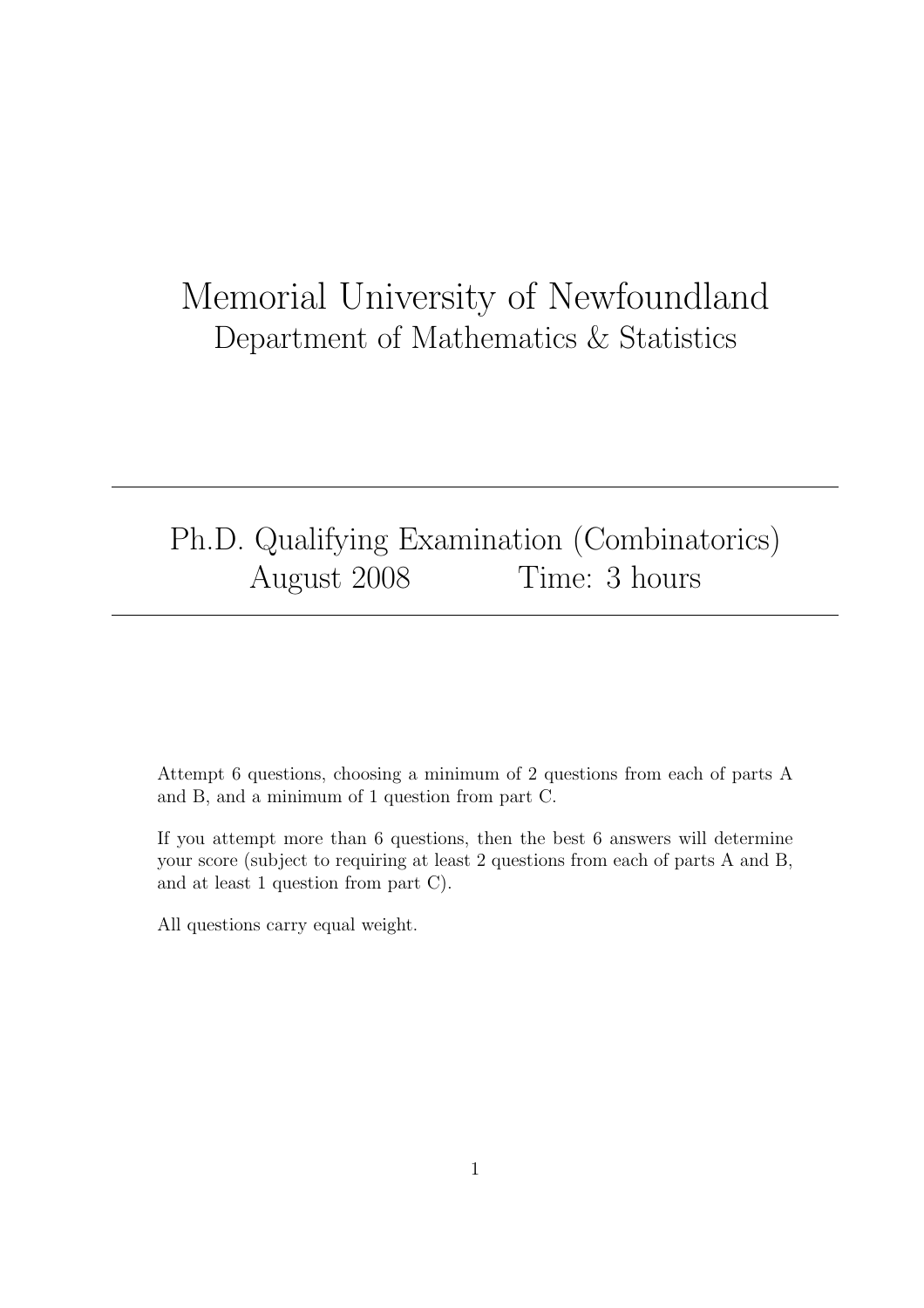## Part A: Graph Theory

- 1. (a) State Brooks' Theorem and Vizing's Theorem.
	- (b) Describe, with proof, all connected graphs G with  $\chi(G) > \chi'(G)$ .
- 2. (a) Prove that the complete graph  $K_5$  and the complete bipartite graph  $K_{3,3}$  are not planar.
	- (b) Show, using a counterexample, that not every planar graph is properly 3-colourable.
- 3. State and prove Tutte's Theorem.
- 4. (a) For a graph G, define  $\alpha(G)$  and  $\kappa(G)$ .
	- (b) Prove the Chvátal-Erdös Theorem: if  $G$  is a graph on at least 3 vertices such that  $\alpha(G) \leq \kappa(G)$ , then G contains a Hamilton cycle.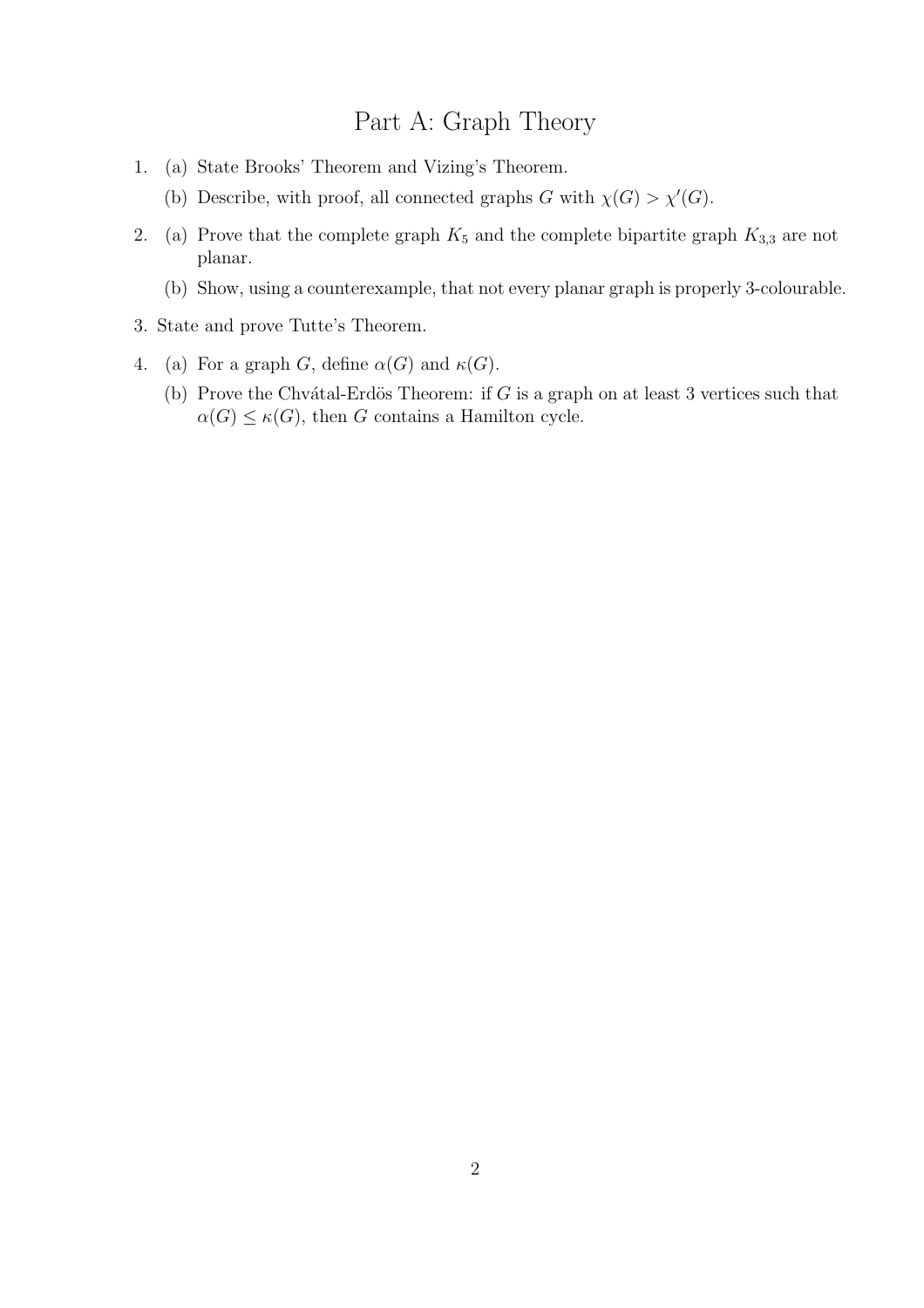#### Part B: Design Theory

- 1. (a) State the first Heffter difference problem.
	- (b) Show that the existence of a Skolem sequence of order n implies the existence of a solution to the first Heffter difference problem, and as a consequence the existence of a cyclic  $STS(6n + 1)$ .
- 2. (a) Use the Skolem construction to construct an STS(19).
	- (b) Prove that the Bose construction produces an  $STS(6n+3)$ .
	- (c) Describe how to construct a maximum packing for  $v \equiv 5 \pmod{6}$ .
- 3. (a) Prove Wilson's Fundamental Construction: Let  $GDD(P, \mathcal{G}, \mathcal{B})$  be a group divisible design on the points P with G being the set of groups and  $\beta$  being the set of blocks. Let w be a positive integer called the weight, and  $W = \{1, 2, 3, \dots, w\}.$ If, for each  $b \in \mathcal{B}$ , there exists a  $GDD(W \times b, \{W \times \{p\} | p \in b\}, \mathcal{B}(b))$ , then there exists a  $GDD(W \times P, \mathcal{G}', \mathcal{B}')$  with  $\mathcal{G}' = \{W \times g | g \in \mathcal{G}\}\$ and  $\mathcal{B}' = \bigcup_{b \in \mathcal{B}} \mathcal{B}(b)$ .
	- (b) Given a  $GDD(P_1, \mathcal{G}_1, \mathcal{B}_1)$  where  $P_1 = \{1, 2, 3, \ldots, 12\}, \mathcal{G}_1 = \{\{1, 5, 9\}, \{2, 6, 10\},\$  $\{3, 7, 11\}, \{4, 8, 12\}\}, \text{ and } \mathcal{B}_1 = \{\{1, 2, 3, 4\}, \{1, 6, 8, 11\}, \{1, 7, 10, 12\}, \{2, 5, 11, 12\}, \{3, 11, 12\}\}$  $\{2, 7, 8, 9\}, \{3, 5, 8, 10\}, \{3, 6, 9, 12\}, \{4, 5, 6, 7\}, \{4, 9, 10, 11\}\},$  and a  $GDD(P_2, \mathcal{G}_2, \mathcal{B}_2)$ , where  $P_2 = \{1, 2, 3, \ldots, 14\}, \mathcal{G}_2 = \{\{i, 7 + i\} | 1 \le i \le 7\}, \text{ and } \mathcal{B}_2 = \{\{i, i + 1, i + 7 + i\} | 1 \le i \le 7\}$  $\{4, i+6\}$ | $1 \le i \le 14$ , use Wilson's Fundamental Construction and weight  $w = 3$ to produce a  $GDD(P \times W, \mathcal{G}', \mathcal{B}')$ , where the groups of  $\mathcal{G}'$  are of order 6, and the blocks of  $\mathcal{B}'$  are of order 4.
- 4. (a) Let  $TD(n, k)$  be a transversal design with groups of size n and blocks of size k (where each pair of elements occur in a block or a group exactly once). Prove that the existence of a  $TD(n, k+2)$  is equivalent to the existence of a set of k mutually orthogonal latin squares of order n.

(b) Use L<sup>1</sup> = 1 3 4 2 4 2 1 3 2 4 3 1 3 1 2 4 and L<sup>2</sup> = 1 4 2 3 3 2 4 1 4 1 3 2 2 3 1 4 to construct a T D(4, 4).